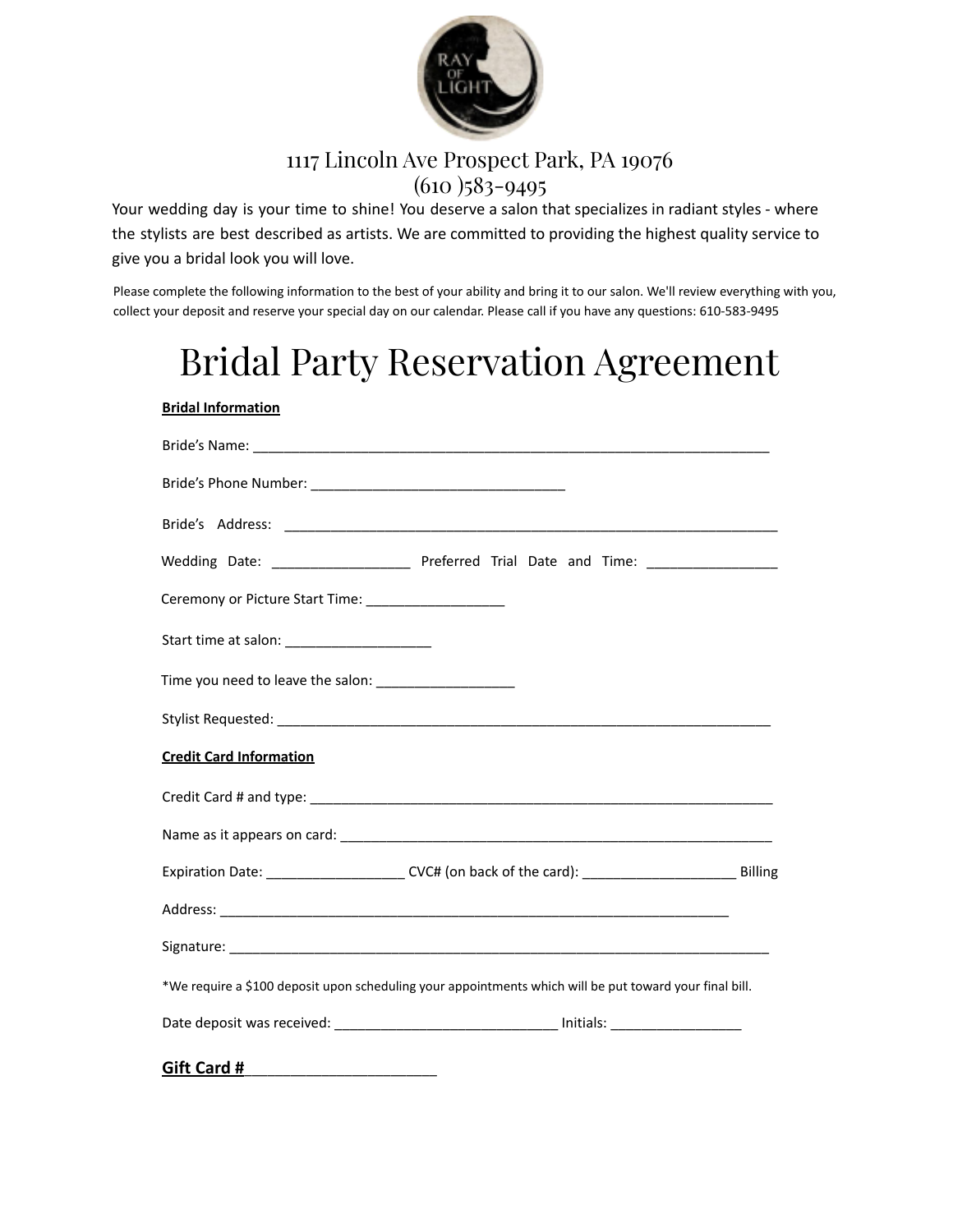## **Please provide the following information for each appointment:**

| Hair type: Please circle all that apply: |  |
|------------------------------------------|--|
| Straight Curly Long Short Thick Thin     |  |
|                                          |  |
|                                          |  |
| Makeup Application Eyelash Application   |  |
| Yes No Yes No                            |  |
|                                          |  |
|                                          |  |
|                                          |  |
| Hair type: Please circle all that apply: |  |
| Straight Curly Long Short Thick Thin     |  |
|                                          |  |
|                                          |  |
| Makeup Application Eyelash Application   |  |
| Yes No Yes No                            |  |
|                                          |  |
|                                          |  |
|                                          |  |
| Hair type: Please circle all that apply: |  |
| Straight Curly Long Short Thick Thin     |  |
|                                          |  |
|                                          |  |
| Makeup Application Eyelash Application   |  |
| Yes No Yes No                            |  |
|                                          |  |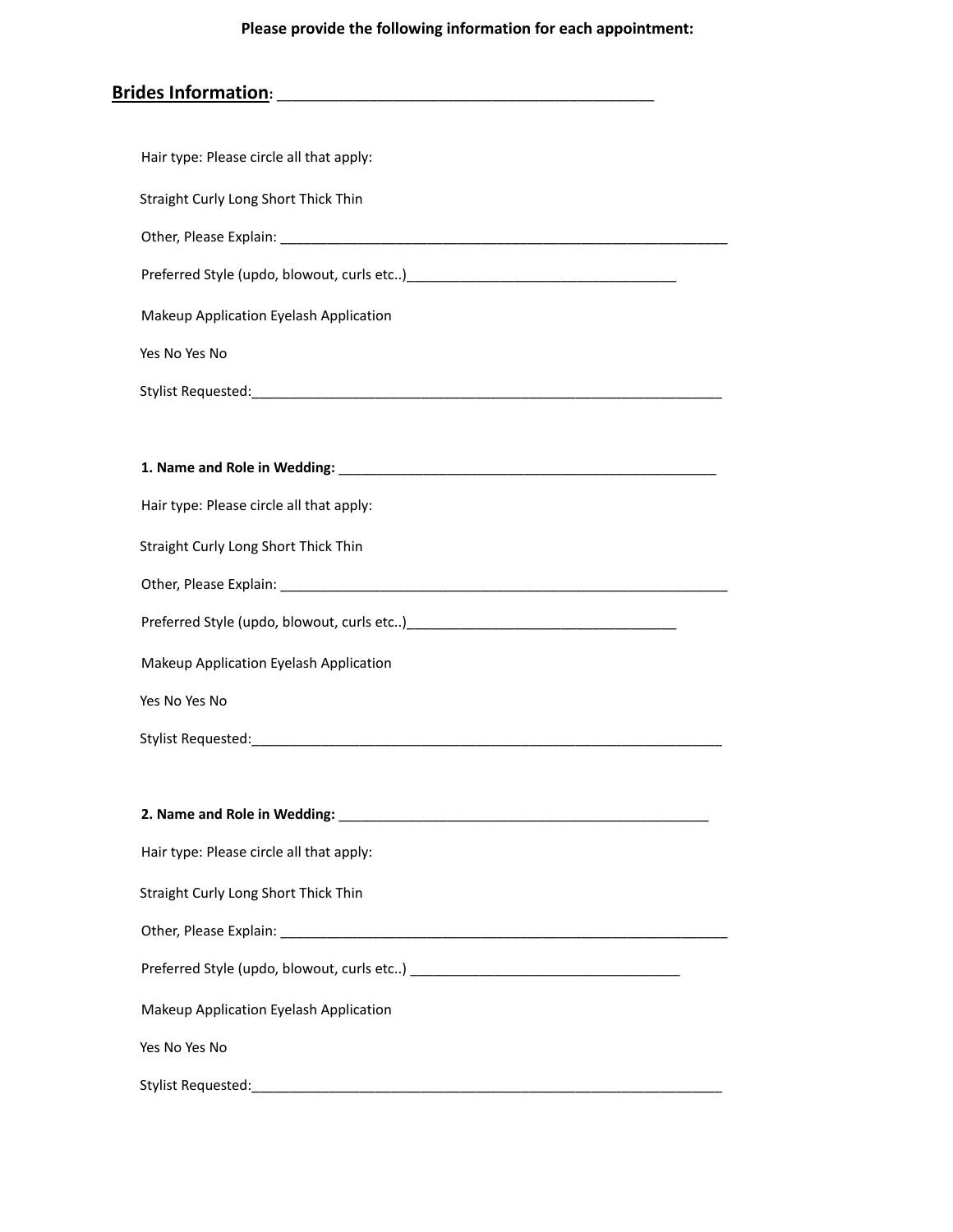| Hair type: Please circle all that apply:                                                                                                                                                                                       |
|--------------------------------------------------------------------------------------------------------------------------------------------------------------------------------------------------------------------------------|
| Straight Curly Long Short Thick Thin                                                                                                                                                                                           |
|                                                                                                                                                                                                                                |
|                                                                                                                                                                                                                                |
| Makeup Application Eyelash Application                                                                                                                                                                                         |
| Yes No Yes No                                                                                                                                                                                                                  |
| Stylist Requested: The Contract of the Contract of the Contract of the Contract of the Contract of the Contract of the Contract of the Contract of the Contract of the Contract of the Contract of the Contract of the Contrac |
|                                                                                                                                                                                                                                |

| Hair type: Please circle all that apply: |  |
|------------------------------------------|--|
| Straight Curly Long Short Thick Thin     |  |
|                                          |  |
|                                          |  |
| Makeup Application Eyelash Application   |  |
| Yes No Yes No                            |  |
|                                          |  |
|                                          |  |
|                                          |  |
| Hair type: Please circle all that apply: |  |
| Straight Curly Long Short Thick Thin     |  |
|                                          |  |
|                                          |  |
| Makeup Application Eyelash Application   |  |
| Yes No Yes No                            |  |
| Stylist Requested:                       |  |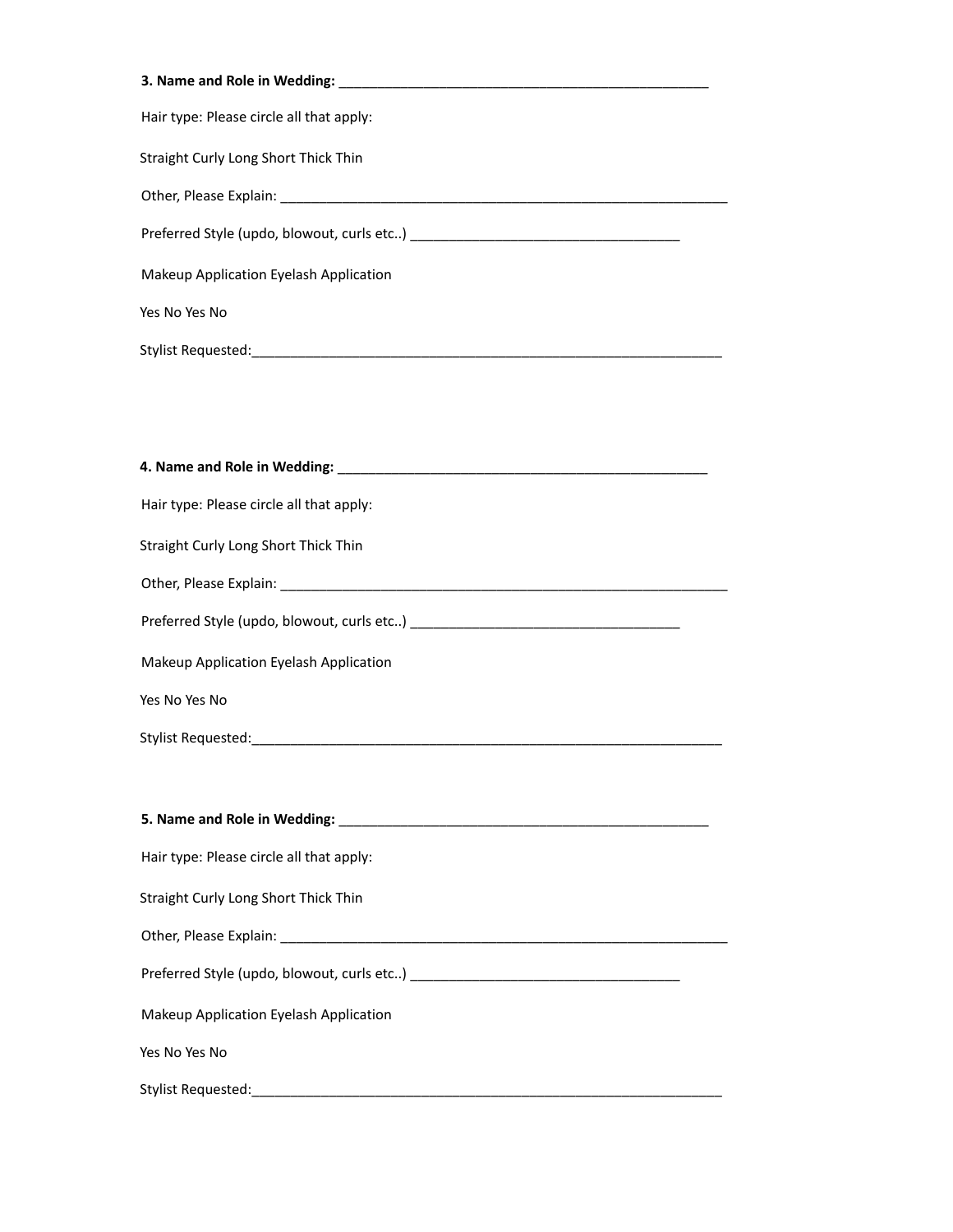| Hair type: Please circle all that apply: |
|------------------------------------------|
| Straight Curly Long Short Thick Thin     |
|                                          |
|                                          |
| Makeup Application Eyelash Application   |
| Yes No Yes No                            |
|                                          |
|                                          |
|                                          |
|                                          |
| Hair type: Please circle all that apply: |
| Straight Curly Long Short Thick Thin     |
|                                          |
|                                          |
| Makeup Application Eyelash Application   |
| Yes No Yes No                            |
|                                          |
|                                          |
|                                          |
| Hair type: Please circle all that apply: |
| Straight Curly Long Short Thick Thin     |
|                                          |
|                                          |
| Makeup Application Eyelash Application   |
| Yes No Yes No                            |
|                                          |